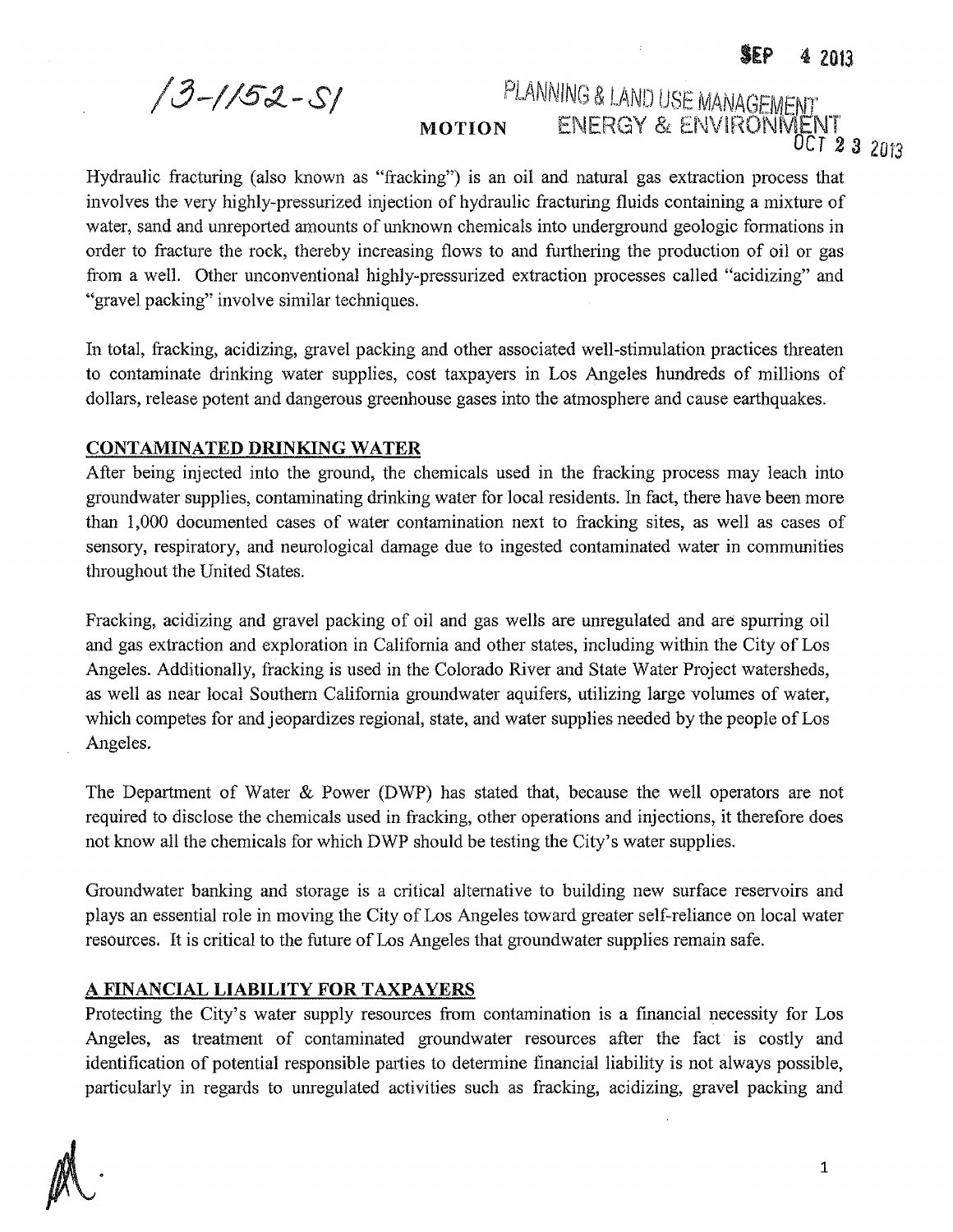related wastewater disposal. The DWP has announced plans to build the world's largest groundwater treatment center over one of the largest Superfund pollution sites in the United States: the San Fernando Basin. Two plants, costing a combined \$600 million to \$800 million, will restore groundwater pumping of drinking water from scores of San Fernando Valley wells that the DWP began closing in the 1980s and ensure that other wells remain productive while curtailing the pollution plumes steadily migrating in their direction, Additional measures to address and treat water supplies potentially contaminated by fracking chemicals pose a tremendous financial liability for taxpayers in Los Angeles.

Allowing activities like hydraulic fracturing, acidizing and gravel packing, which threaten to contaminate the City's imported and local groundwater supplies, is inherently dangerous to the longterm safety, health, security and reliability of Los Angeles' water supplies.

### UNDERMINING WORK TO ADDRESS THE CLIMATE CRISIS

Higher emissions generated by producing, refining and burning unconventional-produced oil and gas, and drilling and fracking for tight oil and gas can result in massive release of unregulated emissions of methane, a potent greenhouse gas often associated underground with oil.

The California Public Resources Code states that "methane gas hazards ... are a clear and present threat to public health and safety" and that "due to the cost and complexity of methane hazard mitigations, property owners and local govemments are often unable to mitigate these hazards." These provisions are of grave import to Los Angeles County and City, as Exploration and Production activities has caused and is causing massive releases of methane and hydrogen sulfide gases into communities and the atmosphere.

Fracking in California can also thereby seriously undermine the State's efforts to address the climate crisis by reducing greenhouse gas emissions to 1990 levels by 2020. Unregulated and unchecked fracking must not be allowed to offset the air quality benefits of natural gas used in certain applications,

#### INCREASED EARTHQUAKE RISKS

Further, all high-pressure fracking and injection creates "seismic events," but not all are felt as earthquakes. The United States Geological Study (USGS) reports that the number of noticeable earthquakes (greater than a 3.0 Richter magnitude) has increased dramatically over the past few years within the central and eastern United States. More than 300 earthquakes above a Richter magnitude 3.0 occurred in the three years from 2010-2012, compared with an average rate of 21 events per year observed from 1967-2000. USGS scientists have also found that at some locations the increase in seismicity coincides with the injection of wastewater into deep disposal wells.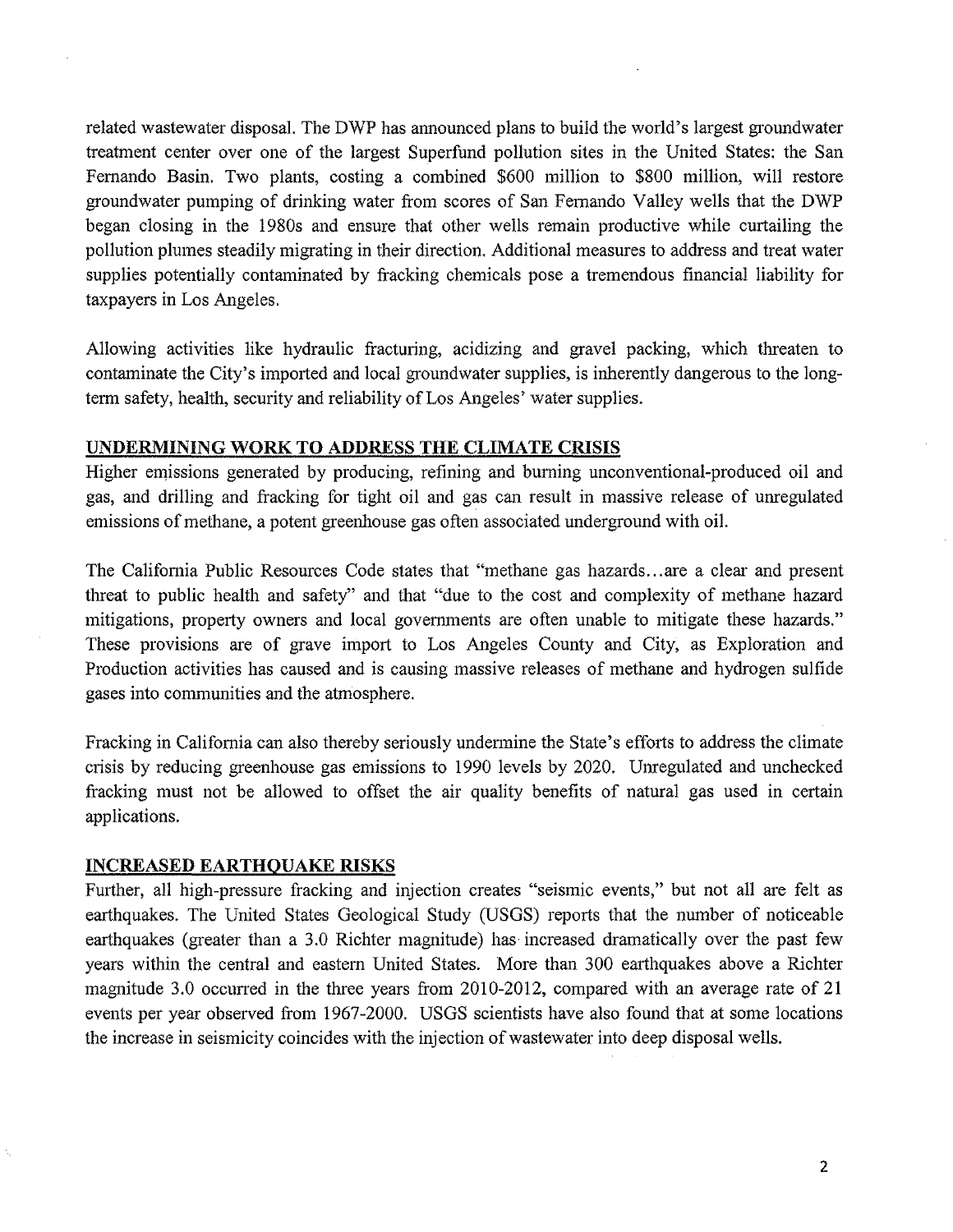The USGS has determined that fracking wastewater disposal is responsible for triggering earthquakes in Oklahoma, Arkansas and Ohio, among other states. A magnitude 2.1 earthquake matching the description of micro earthquakes caused by fracking wastewater disposal occurred in the Baldwin Hills on August 27, 2013, at a magnitude and depth compatible to stated USGS concerns about earthquakes induced by fracking.

Much of the State of California and the City, in particular, is located on top of fault lines within one of the most active and potentially dangerous earthquake zones in the United States.

### COMPREHENSIVE STUDY NEEDED

The Los Angeles Municipal Code, Section 13.01, allows the City to regulate through its land use process various activities related to oil and gas drilling and production.

The City's land use regulations for oil and gas exploration, extraction, and related operations and activities are in need of comprehensive review to determine whether the existing zoning and land use regulations of oil and gas exploration, extraction, and related operations and activities are sufficient to assure public health, safety, environmental quality, and welfare; or whether additional regulations are necessary to address the impacts of oil and gas exploration, extraction, and related operations and activities, including, but not limited to: hydraulic fracturing, acidizing, gravel packing, and related wastewater disposal.

If land use applications, permit applications, or any other applications requesting approval to conduct oil and gas exploration, extraction, production and related operations and activities within the City limits are granted prior to the City examining the impact of such activities and taking all steps necessary to protect public health, safety, and welfare, irreparable harm may be done to the public health, safety, and welfare.

WE THEREFORE MOVE that the City Attorney, with the assistance of the Planning and other relevant departments, be requested to prepare and present an ordinance to change the zoning code to prohibit all activity associated with well stimulation, including, but not limited to, hydraulic fracturing, gravel packing, and acidizing, or any combination thereof, and the use of waste disposal injection wells in the City of Los Angeles, with such a prohibition to remain effective until:

o the City Council is assured that companies conducting fracking within the City of Los Angeles, or in areas providing drinking water to the City, can mitigate the effects on climate change, protect environmental quality and natural resources, promote community awareness, allow government access to and testing of chemicals used, anticipate and include related older and emerging extraction technologies such as hydraulic fracturing, acidizing, grave] packing and all wastewater disposal, and require full disclosure and testing of sites, with adequate time for public input;

3